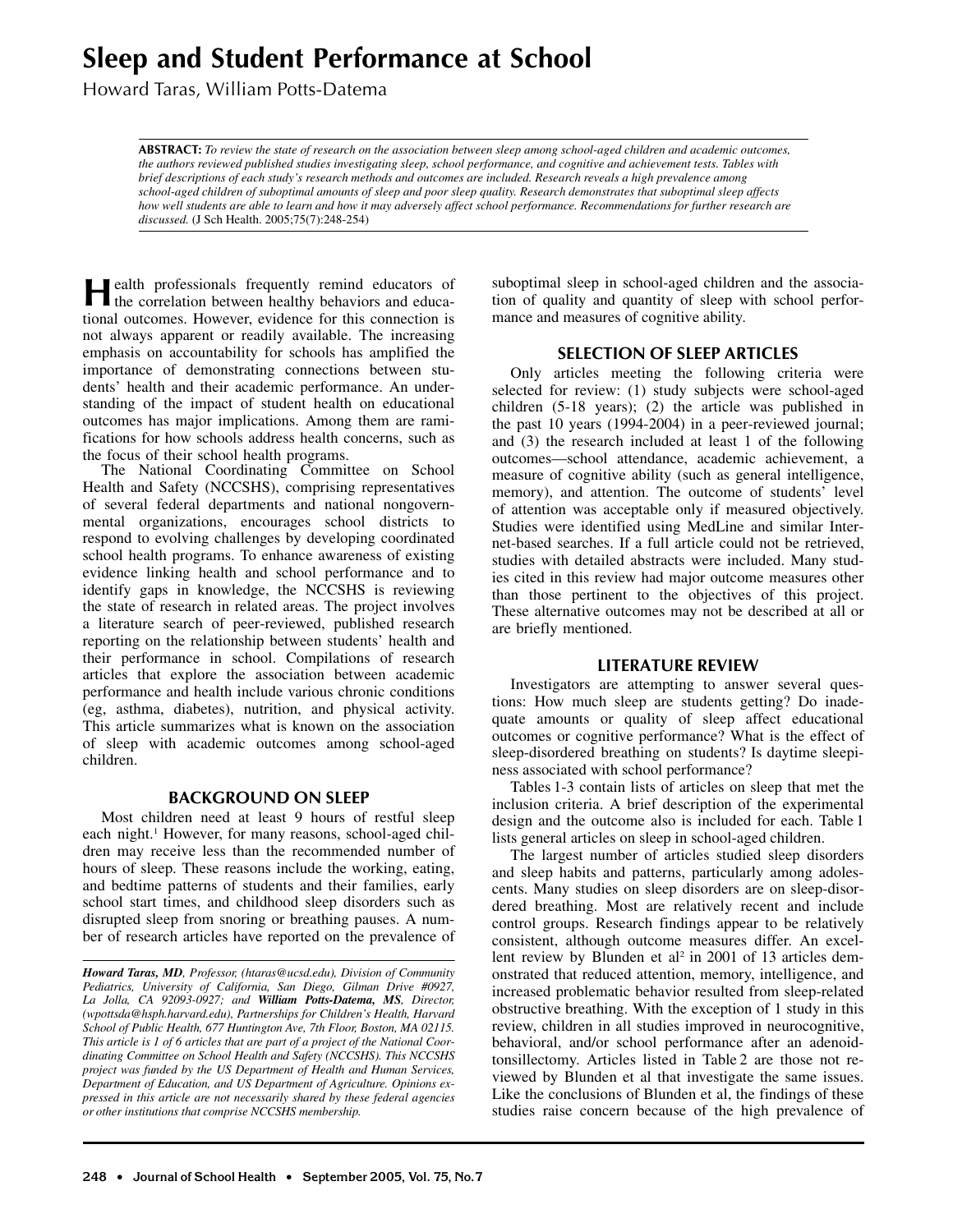sleep-disordered breathing among elementary school student populations. Most articles demonstrate an effect on neurocognitive ability. Fewer demonstrate effects on academic performance. It is encouraging that academic achievement among children with disordered breathing improves after corrective measures are taken, such as surgery or tonsillectomy/adenoidectomy. If minor sleep disorders, such as snoring, can be identified and managed prior to or during the school-age years, significant improvement in educational outcomes may ensue.

Table 3 lists published research that investigates sleep patterns among children and adolescents. The research findings raise several important issues for educators. The onset of adolescence appears to be accompanied by a decrease in sleep in a 24-hour period among many youth at this stage of life. The academic consequences of these changes in sleep habits are inconclusive. Data collection in studies performed to date is based more on surveillance of parents, teachers, or students—a methods that requires some level of validation.

Some school districts have pushed back school start times for adolescents, and the issue of school starting times is widely debated among parents of adolescents and school administrators. Unfortunately, published peer-reviewed studies that investigate the benefits of such modifications are virtually absent in the literature. Experimental conditions of sleep restriction and deprivation appear to impair neuropsychological performance related to higher-level cognitive functions and attention. But reversal of this through changed school start times has yet to be proven.

An excellent article by Fallone et al<sup>3</sup> reviewed many of the studies included in this collection and concluded that varying definitions of "good" versus "poor" sleep limit the ability to compare studies. A review of the literature was performed by Wolfson and Carskadon<sup>4</sup> in 2003. These reviewers noted that a majority of studies in this field rely

| Reference (Origin)                                                                                                                                                             | <b>Experimental Design</b>                                                                                                                                                                                                                                                                                                                                                                                                                                         | <b>Outcome</b>                                                                                                                                                                                                                                                                                                                                                                              |
|--------------------------------------------------------------------------------------------------------------------------------------------------------------------------------|--------------------------------------------------------------------------------------------------------------------------------------------------------------------------------------------------------------------------------------------------------------------------------------------------------------------------------------------------------------------------------------------------------------------------------------------------------------------|---------------------------------------------------------------------------------------------------------------------------------------------------------------------------------------------------------------------------------------------------------------------------------------------------------------------------------------------------------------------------------------------|
| Eliasson A, Eliasson A, King J,<br>Gould B, Eliasson A. Association of<br>sleep and academic performance.<br>Sleep Breath. 2002;6(1):45-48.<br>(United States)                 | Teachers administered a 1-page<br>questionnaire to 1000 students in 9th<br>through 12th grades in a number of<br>schools in 1 community as well as to<br>200 7th graders. Self-reported Grade<br>Point Average (GPA) included in<br>questionnaire.                                                                                                                                                                                                                 | 90% of students feel groggy at school<br>from sleepiness, 40% very groggy.<br>Average sleep time 6.7 hours/night<br>on weekdays (7.7 on weekends). No<br>correlation between sleep time and<br>academic performance in any grade.                                                                                                                                                           |
| Kahn A, Van de Merckt C, Rebuffat E,<br>et al. Sleep problems in healthy<br>preadolescents. Pediatrics.<br>1989;84(3):542-546.<br>(Belgium)                                    | Parents of 972 3rd- to 5th-grade<br>children completed questionnaires<br>about their own and their children's<br>sleeping habits and schooling.                                                                                                                                                                                                                                                                                                                    | Sleep difficulties lasting more than<br>6 months were present in 43%<br>of children. Among the 132 poor<br>sleepers, 21% failed 1 or more years<br>of school-a significantly higher<br>percentage than found among those<br>without sleep problems. 28%<br>expressed a desire for counseling.                                                                                               |
| Link SC, Ancoli-Israel S. Sleep and the<br>teenager. Sleep Res. 1995;24A:184.<br>(United States)                                                                               | 150 high school students (mean age<br>16 years) were given a questionnaire<br>that included sleep questions and<br>GPA.                                                                                                                                                                                                                                                                                                                                            | High GPA correlated significantly with<br>waking up later on school days, early<br>rising on weekends, less time taken<br>to fall asleep, fewer night<br>awakenings, and fewer daytime naps<br>on school days.                                                                                                                                                                              |
| Meijer AM, Habekothe HT, Van Den<br>Wittenboer GL. Time in bed, quality<br>of sleep and school functioning<br>of children. J Sleep Res.<br>2000;9(2):145-153.<br>(Netherlands) | 449 students (9-14 years) responded to<br>classroom questionnaires, including<br>Bourdon-Vos pencil/paper test<br>measured attention, School<br>Perception Questionnaire of school<br>functioning, and a sleep<br>questionnaire. Study also controlled<br>for psychosomatic and neurotic<br>complaints that could influence the<br>association between sleep and<br>school functioning (using<br>a standardized questionnaire<br>measuring these characteristics). | 15% report sleep problems, 43% have<br>difficulty getting up in the morning,<br>and 25% do not feel rested at school.<br>Regression analyses demonstrated<br>that although sleep characteristics do<br>not have an impact on concentration,<br>they do have a significant impact on<br>some aspects of school functioning,<br>in particular, children's motivation to<br>achieve in school. |

## Table 1 General Articles on Sleep in School-Aged Children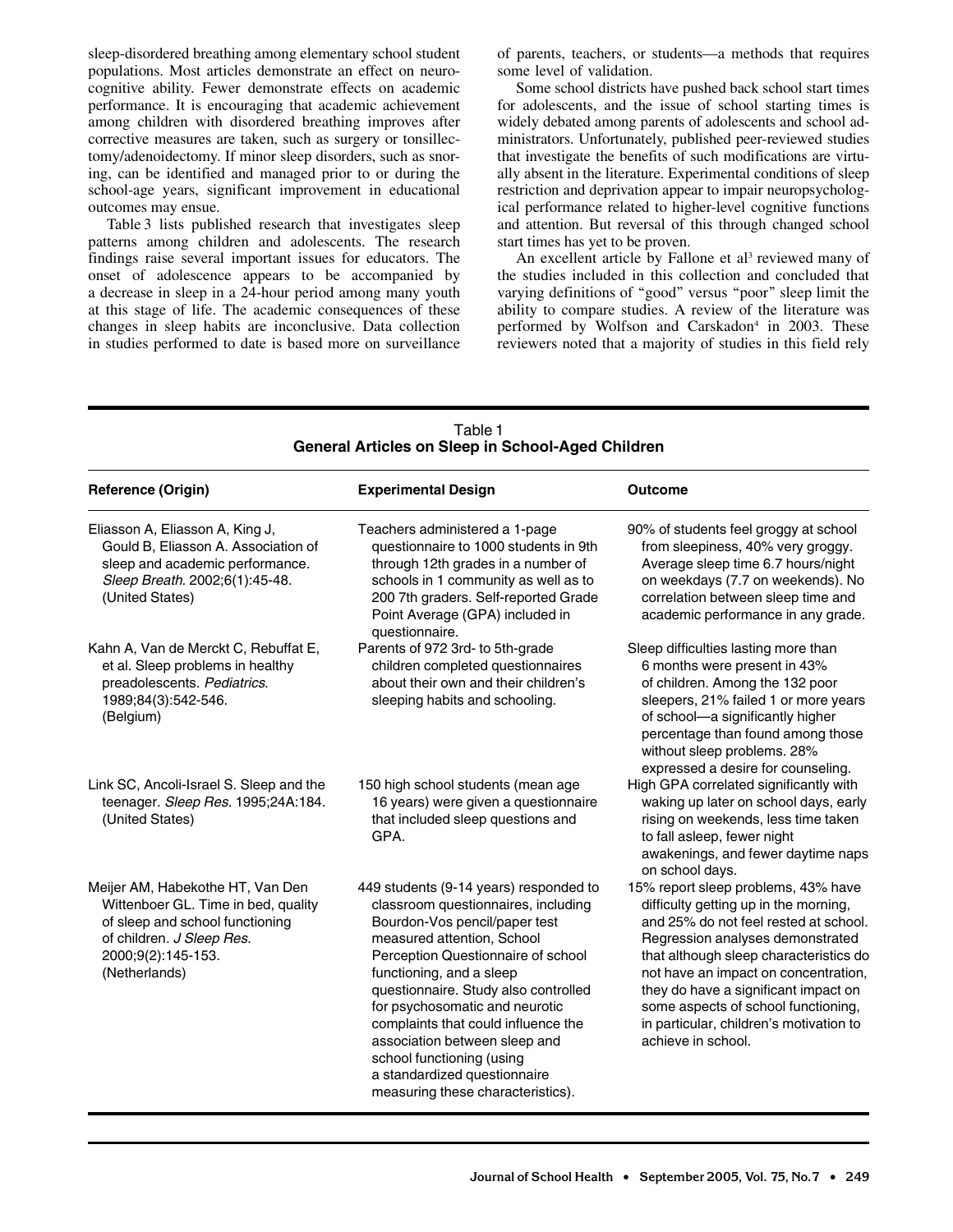|                                                                                                                                                                                                                                   | Articles on Disordered Sleep (Continued on next page)<br>Table 2                                                                                                                                                                                                                                                                                                                                                                                                                                                                                                                                                                                                                                    |                                                                                                                                                                                                                                                                                                                                    |
|-----------------------------------------------------------------------------------------------------------------------------------------------------------------------------------------------------------------------------------|-----------------------------------------------------------------------------------------------------------------------------------------------------------------------------------------------------------------------------------------------------------------------------------------------------------------------------------------------------------------------------------------------------------------------------------------------------------------------------------------------------------------------------------------------------------------------------------------------------------------------------------------------------------------------------------------------------|------------------------------------------------------------------------------------------------------------------------------------------------------------------------------------------------------------------------------------------------------------------------------------------------------------------------------------|
| Reference (Origin)                                                                                                                                                                                                                | Experimental Design                                                                                                                                                                                                                                                                                                                                                                                                                                                                                                                                                                                                                                                                                 | Outcome                                                                                                                                                                                                                                                                                                                            |
| behavior and psychological functioning. Eur J<br>Ali NJ, Pitson D, Stradling JR. Sleep disordered<br>breathing: effects of adeno-tonsillectomy on<br>Pediatr. 1996; 155:56-62.<br>(United Kingdom)                                | performance test), and tests of impulsivity and<br>waiting list were matched by age and sex with<br>on a waiting list for having their adenoids and<br>obstruction and 11 of those remaining on the<br>behavior were performed before surgery and<br>intelligence (WISC-R), attention (continuous<br>33 children (6-12 years) who snored and were<br>studied as well. All children were studied for<br>oxygenation). Of these, 12 had evidence of<br>tonsils removed were visited at home and<br>the 12. Another 10 control children were<br>monitored during sleep with a video and<br>oximetry (measure of air exchange and<br>sleep disturbance secondary to airway<br>3-6 months after surgery. | not on intelligence. The other 2 groups did not<br>change on pre- and posttests, or changed for<br>hyperactivity, and vigilance after surgery, but<br>only hyperactive behavior and vigilance.<br>Children with sleep-disordered breathing<br>improved in aggression, inattention,                                                 |
| Gourgoulianis K. Verbal intelligence and sleep<br>disorders in children with ADHD. Percept Mot<br>Andreou G, Karapetsas A, Agapitou P,<br>Skills. 2003;96(3 Pt 2):1283-1288.<br>(Greece)                                          | III (intelligence scale), and polysomnographic<br>assessments, five verbal scales of the WISC-<br>matched with 18 age- and sex-matched<br>control children. Measures were ADHD<br>8 children (8-13 years) with ADHD were<br>studies of sleep.                                                                                                                                                                                                                                                                                                                                                                                                                                                       | snoring). These children had low performance<br>Poor quality of sleep was found on children with<br>ADHD (apnea, desaturated hemoglobin, and<br>awakenings associated with limb activity and<br>(of up to 20 points) on the WISC-III verbal<br>scores.                                                                             |
| performance in children aged 5-10 years who<br>Blunden S, Lushington K, Kennedy D, Martin J,<br>Dawson D. Behavior and neurocognitive<br>snore compared to controls. J Clin Exp<br>Neuropsych. 2000;22(5):554-568.<br>(Australia) | and behavior. Sleep measured using parents'<br>16 children referred to ENT/pulmonary clinic for<br>snoring evaluation (mean age 7.2). Matched<br>with 16 controls for age and sex. WISC (and<br>intelligence, memory and learning, attention<br>Auditory Continuous Performance Test and<br>7-day sleep log, polysomnography, and<br>WPPSI-R for preschoolers), WRAML<br>Child Behavior Checklist measured<br>a sleep disturbance scale.                                                                                                                                                                                                                                                            | (but who did not necessarily have obstructive<br>sleep apnea) showed significantly impaired<br>scores (although memory and intelligence<br>Compared to controls, children who snored<br>attention, lower memory and intelligence<br>disordered breathing affected daytime<br>were within normal range). Mild sleep-<br>functioning |
| sleep-disordered breathing in children. Sleep<br>performance, race, and other correlates of<br>Chervin RD, Clarke DF, Hoffman JL. School<br>Med. 2003;4:21-27.<br>(United States)                                                 | using a validated parent questionnaire. School<br>ratings (5-point scale) and year-end Reading<br>performance was measured using teachers'<br>Sleep-disordered breathing was measured<br>district recruited by sending letters home.<br>Students in 2nd and 5th grades in 1 school<br>and Math assessments.                                                                                                                                                                                                                                                                                                                                                                                         | their children. Sleep-disordered breathing was<br>associated with Reading or Math assessment<br>146 parents completed the questionnaires on<br>associated with poor teacher rating. Sleep-<br>disordered breathing was not significantly<br>scores.                                                                                |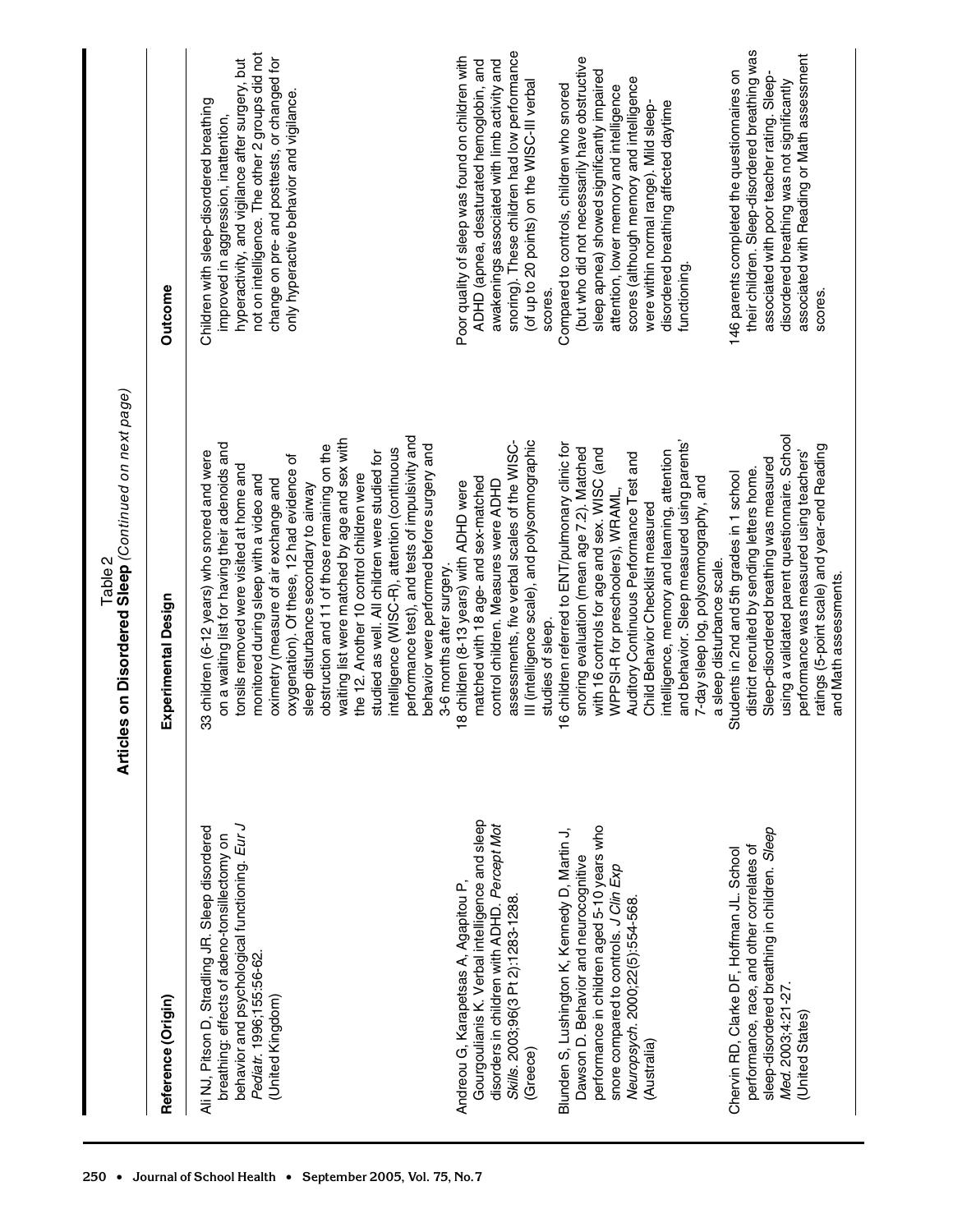| Reference (Origin)                                                                                                                                                                                                                         | Experimental Design                                                                                                                                                                                                                                                                                                                                                                                                                                                                                                                                           | <b>Outcome</b>                                                                                                                                                                                                                                                                                                                                                                                                                                                                               |
|--------------------------------------------------------------------------------------------------------------------------------------------------------------------------------------------------------------------------------------------|---------------------------------------------------------------------------------------------------------------------------------------------------------------------------------------------------------------------------------------------------------------------------------------------------------------------------------------------------------------------------------------------------------------------------------------------------------------------------------------------------------------------------------------------------------------|----------------------------------------------------------------------------------------------------------------------------------------------------------------------------------------------------------------------------------------------------------------------------------------------------------------------------------------------------------------------------------------------------------------------------------------------------------------------------------------------|
| Gozal D. Sleep-disordered breathing and school<br>performance in children. Pediatrics.<br>1998:102(3);616-620.<br>(United States)                                                                                                          | overnight recordings of sleep and respiratory<br>obstructive sleep apnea; children received<br>function/gas exchange at night. Parents of<br>1st-grade children ranked in the lowest 10th<br>encouraged to seek surgical correction.<br>percentile of class were identified (297)<br>Schools provided academic grades for<br>Parents completed a questionnaire on<br>children with abnormal results were<br>2 successive years.                                                                                                                               | Gas exchange difficulty, indicative of obstructive<br>graders with academic difficulty (18%). Those<br>sleep apnea, occurred frequently among 1st<br>improved their grades (2.4-2.9) the following<br>a tonsillectomy/adenoidectomy significantly<br>with gas exchange problems who received<br>recommended surgery had no significant<br>year, whereas those electing not to get<br>increase. No academic improvements<br>occurred in those without evidence<br>of obstructive sleep apnea. |
| Berkelhammer L. Neuropsychological and<br>Owens J, Spirito A, Marcotte A, McGuinn M,<br>apnea syndrome in children: a preliminary<br>behavioral correlates of obstructive sleep<br>study. Sleep Breath. 2000;4(2):67-77<br>(United States) | perception and visual motor integration. Motor<br>neuropsychologic functions: general cognitive<br>organization; and attention, memory (Memory<br>(Peabody Picture Vocabulary); executive<br>and behavioral measures (parent ratings)<br>18 children (age 7.3 years) with obstructive<br>functioning (McCarthy Scales); language<br>sleep apnea were tested for a number of<br>were also conducted. Eight children who<br>received an adenoid-tonsillectomy were<br>Scale of McCarthy Scale), and visual<br>lunctioning, such as planning and<br>reevaluated. | functioning. Tests did not significantly improve<br>the obstructive sleep apnea (as measured by<br>attention, and motor skills were found. There<br>was little correlation between the severity of<br>Modest impairments in executive functioning,<br>after surgery, although some approached<br>Apnea Hypopnea Index) and the level of<br>statistical significance for improvement.                                                                                                         |
| Roberts RE, Roberts CR, Chen LG. Functioning<br>of adolescents with symptoms of disturbed<br>sleep. J Youth Adolesc. 2001;30:1-18<br>(United States)                                                                                       | least 2 weeks of having trouble falling asleep,<br>the association between levels of functioning<br>Data from a large school-based survey of 5423<br>students (grades 6-8) were used to examine<br>"hypersomnia" (at least 2 weeks of sleeping<br>staying asleep, or awakening too early) and<br>and symptoms of insomnia (a period of at<br>too much).                                                                                                                                                                                                       | insomnia only, and both (respectively). Using<br>those without sleep problems as a reference<br>authors found that reported absence due to<br>students who had insomnia and those with<br>group and logistic regression analysis, the<br>Approximately 6%, 12%, and 3% of student<br>illness was significantly increased among<br>population reported hypersomnia only,<br>both hypersomnia and insomnia.                                                                                    |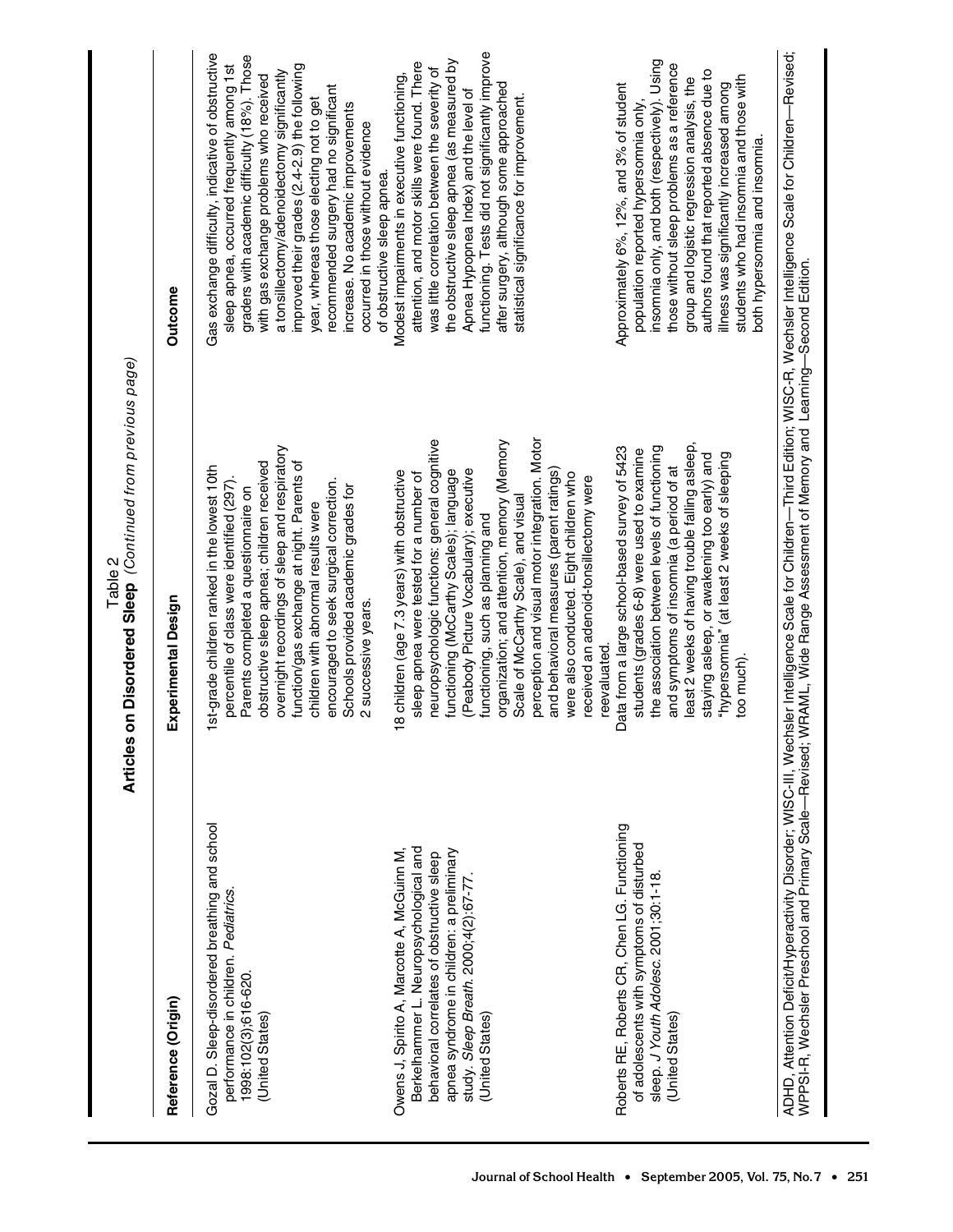|                                                                                                                                                                                                                                  | Articles on Sleep Habits and Sleep Deprivation (Continued on next page)<br>Table 3                                                                                                                                                                                                                                                                                                                                                                                                                                     |                                                                                                                                                                                                                                                                                                                                                                                                                                                                                                      |
|----------------------------------------------------------------------------------------------------------------------------------------------------------------------------------------------------------------------------------|------------------------------------------------------------------------------------------------------------------------------------------------------------------------------------------------------------------------------------------------------------------------------------------------------------------------------------------------------------------------------------------------------------------------------------------------------------------------------------------------------------------------|------------------------------------------------------------------------------------------------------------------------------------------------------------------------------------------------------------------------------------------------------------------------------------------------------------------------------------------------------------------------------------------------------------------------------------------------------------------------------------------------------|
| Reference (Origin)                                                                                                                                                                                                               | Experimental Design                                                                                                                                                                                                                                                                                                                                                                                                                                                                                                    | <b>Outcome</b>                                                                                                                                                                                                                                                                                                                                                                                                                                                                                       |
| school week sleep lag for seniors in an early starting<br>Allen RP. Social factors associated with the amount of<br>suburban high school. Sleep Res. 1992;21:114.<br>(United States)                                             | habits, grades, alcohol consumption, and other habits.<br>All students attending 12th grade in a human behavior<br>surveyed anonymously for sleep patterns, partying<br>class in 1 "early starting" school (7:40 AM) were                                                                                                                                                                                                                                                                                              | by 15% of students with A and B+ grades, and 35% of<br>A usual weekend bedtime after 2:30 AM was reported<br>week as a result of an early start) had poorer grades.<br>(ie, they did not "catch up" on sleep lost during the<br>Those students who went to bed later on weekends<br>those reporting average grades.                                                                                                                                                                                  |
| (PDSS): sleep habits and school outcomes. Sleep.<br>Drake C, Nickel C, Burduvali E, Roth T, Jefferson C,<br>Pietro B. The pediatric daytime sleepiness scale<br>2003;26(4):455-458.<br>(United States)                           | 450 students (age 11-15) responded to a written survey of<br>leep and school achievement and sleepiness.                                                                                                                                                                                                                                                                                                                                                                                                               | achievement. Sleepiness across grade levels indicated<br>and daytime sleepiness. Significant linear relationships<br>that sleepiness increased significantly with grade level.<br>Significant linear relationships found between sleep time<br>found between daytime sleepiness and school                                                                                                                                                                                                           |
| effects on daytime functioning of fitth-grade children in<br>Epstein R, Chillag N, Lavie P. Starting times of school:<br>Israel. Sleep. 1998;21(3):250-256.<br>(Israel)                                                          | completed self-administered questionnaires concerning<br>risers" (N = 232), who started school at 7:10 AM (42%)<br>at least 2 times a week, and "regular risers" ( $N = 340$ ),<br>who always started school at 8:00 AM (58%). Children<br>nolidays, daytime fatigue, sleepiness, and difficulties<br>8 schools throughout Israel were divided into "early<br>5th-grade pupils (10-12 years old) from 28 classes in<br>sleep habits during school days, weekends, and<br>concentrating and paying attention in school. | and sleepiness, and about attention and concentration<br>complained significantly more about daytime fatigue<br>shorter than that of the "regular risers." Early risers<br>Mean sleep time of the "early risers" was significantly<br>difficulties in school. Their complaints were<br>independent of the reported hours of sleep.                                                                                                                                                                   |
| Effects of acute sleep restriction on behavior, sustained<br>Fallone G, Acebo C, Arnedt JT, Seifer R, Carskadon MA.<br>attention, and response inhibition in children. Percept<br>Mot Skills. 2001;93:213-229.<br>United States) | Behavior, performance, and sleepiness were assessed<br>hours) or restricted (4 hours) sleep in an overnight lab.<br>he following day. Students reported sleepiness and<br>sleep and then randomly assigned to optimized (10<br>children (age 8-15) completed 5 nights of baseline<br>were given several observation measures of<br>attentiveness.<br>8                                                                                                                                                                 | there was no significant impaired performance on tests<br>Although sleep restriction was associated with increased<br>child reports of sleepiness and inattentive behaviors,<br>of response inhibition and of sustained attention.                                                                                                                                                                                                                                                                   |
| Chicago: tracking the effects of adolescent sleep loss<br>Fredriksen K, Rhodes J, Reddy R, Way N. Sleepless in<br>during the middle school years. Child Dev.<br>2004;75(1):84-95.<br>(United States)                             | used to determine whether fewer hours of sleep caused<br>years by their middle school teacher. Sleep, depressive<br>symptoms, self-esteem, and academic outcomes were<br>2259 students (age 10 through 14 over the course of the<br>poor grades, lower self-esteem, and depressive affect<br>study) were given a survey annually for 3 consecutive<br>self-reported by the students. A statistical model was<br>or whether these caused poor sleep.                                                                    | The<br>Girls reported higher grades than boys initially and over<br>a sharper decline over the course of 3 years than boys.<br>Girls initially reported more sleep than boys, yet reported<br>(and esteem and affect) were influenced by sleep, not<br>rate of change in hours of sleep over the 3 years was<br>not significantly associated with their grades. Grades<br>levels of sleep also tended to report higher grades.<br>the 3 years. Students who initially reported higher<br>vice versa. |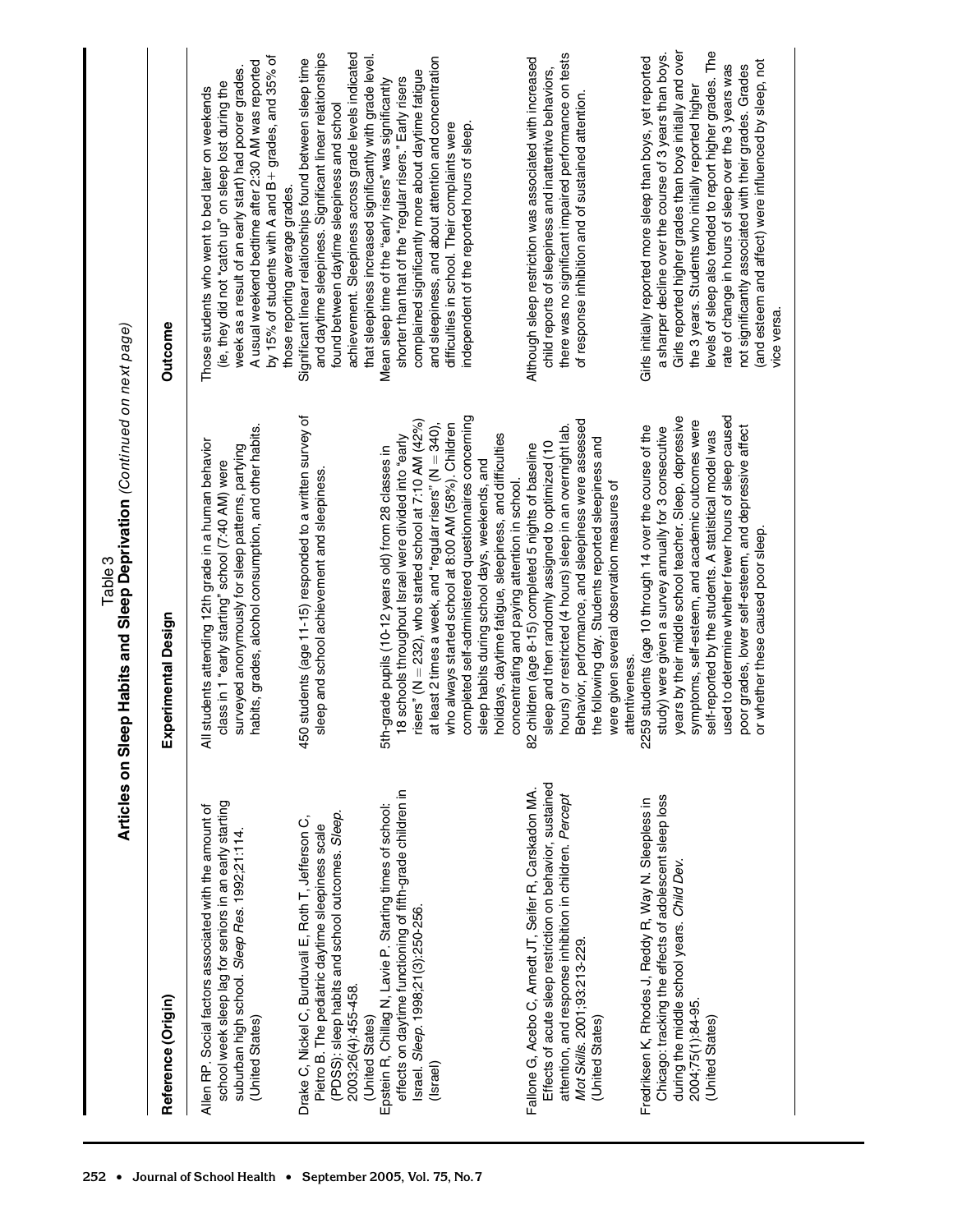| Reference (Origin)                                                                                                                                                                                     | Experimental Design                                                                                                                                                                                                                                                                                                                                                                                                                                                                                                                                                                                                                                                                                                                                                                                                | <b>Outcome</b>                                                                                                                                                                                                                                                                                                                                                                                                                                                         |
|--------------------------------------------------------------------------------------------------------------------------------------------------------------------------------------------------------|--------------------------------------------------------------------------------------------------------------------------------------------------------------------------------------------------------------------------------------------------------------------------------------------------------------------------------------------------------------------------------------------------------------------------------------------------------------------------------------------------------------------------------------------------------------------------------------------------------------------------------------------------------------------------------------------------------------------------------------------------------------------------------------------------------------------|------------------------------------------------------------------------------------------------------------------------------------------------------------------------------------------------------------------------------------------------------------------------------------------------------------------------------------------------------------------------------------------------------------------------------------------------------------------------|
| Circadian preference, sleep and daytime behaviour in<br>adolescence. J Sleep Res. 2002;11(3):191-199.<br>Giannotti F, Cortesi F, Sebastiani T, Ottaviano S.<br>$($ Italy $)$                           | helped to categorize adolescents into morning types<br>a comprehensive questionnaire. The questionnaire<br>Over 6600 adolescents (age 14-18) completed<br>and evening types.                                                                                                                                                                                                                                                                                                                                                                                                                                                                                                                                                                                                                                       | mornings (evening type). Evening types demonstrated<br>Study confirmed an increasing tendency with age to be<br>less sleepy during evenings and more sleepy during<br>more sleepiness during day, reported poorer school<br>achievement, less attentiveness, and higher                                                                                                                                                                                                |
| Randazzo AC, Muehlbach MJ, Schweitzer PK, Walsh JK.<br>Cognitive function following acute sleep restriction in<br>children ages 10-14. Sleep. 1998;21:861-868.<br>(United States)                      | group (sleep deprived with maximum 5 hours in bed) on<br>monitored using a polysomnograph test, sleep latency<br>done the next day. Tests included the Digit Symbol<br>Substitution Test, Steer Clear test for visual vigilance,<br>a control group (11 hours in bed) or an experimental<br>was measured (time to fall asleep), and testing was<br>16 children (10-14 years) were randomly assigned to<br>a single night in a sleep laboratory. Sleep was                                                                                                                                                                                                                                                                                                                                                          | cognitive functions: verbal creativity and the Wisconsin<br>control and sleep-deprived groups were always worse<br>Card Sorting Test. All other tested areas were similar<br>Cognitive tests with significant differences between the<br>for the sleep deprived, but limited to the following<br>between control and sleep-restricted groups.<br>consumption of caffeine beverages.                                                                                    |
| restriction and extension on school-age children.<br>Sadeh A, Gruber R, Raviv A. The effects of sleep<br>Child Dev. 2003;74:444-455.<br>(Israel)                                                       | symbol-digit substitution (visual memory, scanning, and<br>years) was monitored nightly. Neurobehavioral function<br>children were asked to extend their sleep by 1 hour and<br>finger tapping (motor speed), reaction time, continuous<br>37 children were asked to restrict their sleep by 1 hour.<br>Tests were repeated on the 6th day. Tests included<br>sleep of 77 children in 4th through 6th grades (9-12<br>performance test (visual attention and motor speed),<br>tests were measured on the 2nd day of their normal<br>Wisconsin Card Sorting Test, and California Verbal<br>sleep schedule. On the 3rd through 5th nights, 40<br>WRAML (assessment of learning and memory),<br>Torrance Test of Creative Thinking, Children's<br>Category Test (learning and problem solving)<br>Learning Test.<br>Ĕ | Those children who decreased or maintained the same<br>their performance on the digit forward memory test and<br>number of sleep hours as they had at baseline showed<br>no change in neurobehavioral functioning. The authors<br>Children who extended their sleep significantly improved<br>reaction time with the continuous performance test.<br>conclude that even modest extensions in sleep per<br>night could have benefits in neurobehavioral<br>functioning. |
| excessive daytime sleepiness and school performance<br>in high school students. Psychiatry Clin Neurosci.<br>Shin C, Kim J, Lee S, Ahn Y, Joo S. Sleep habits,<br>2003;57(4):451-453.<br>(South Korea) | selected schools. Excessive daily sleepiness based on<br>"Epworth Sleepiness Scale." Achievement was based<br>their first semester. There was an 80% response rate.<br>on the quartile students' ranked in their final exams of<br>Survey of 4781 11th-grade students from 10 randomly<br>attention), serial digit learning (working memory,<br>speed), visual digit span test (working memory,<br>learning strategies).                                                                                                                                                                                                                                                                                                                                                                                           | Mean total sleep time was 6.4 hours/day. Total sleep time<br>sleepiness. Prevalence of excessive daily sleepiness<br>did not significantly correlate with excessive daily<br>increased significantly with a decline in school<br>performance.                                                                                                                                                                                                                          |